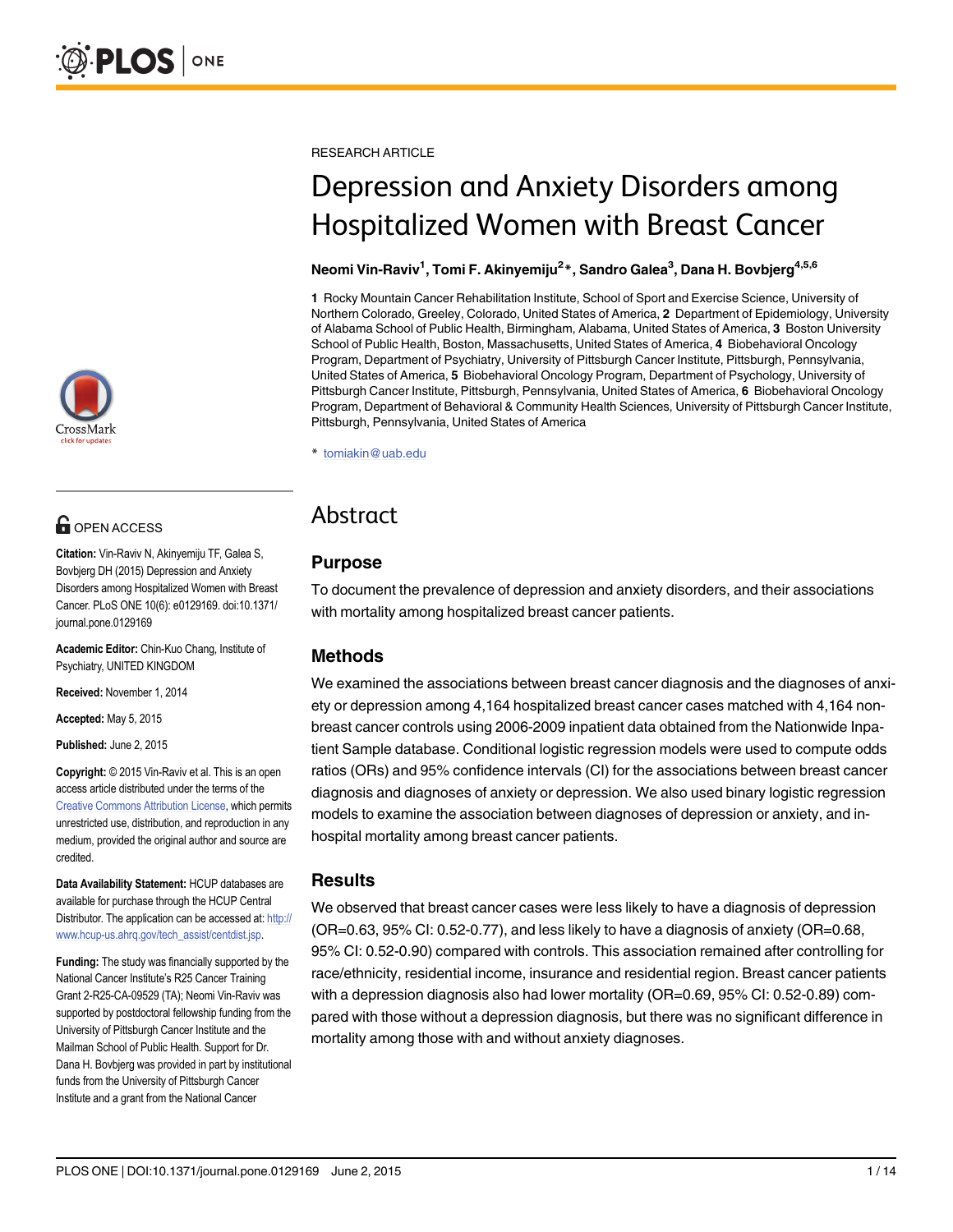<span id="page-1-0"></span>

Institute (P30 CA047904). The funders had no role in study design, data collection and analysis, decision to publish, or preparation of the manuscript.

Competing Interests: The authors have declared that no competing interests exist.

#### Conclusion

Diagnoses of depression and anxiety in breast cancer patients were less prevalent than expected based on our analysis of hospitalized breast cancer patients and matched nonbreast cancer controls identified in the NIS dataset using ICD-9 diagnostic codes. Results suggest that under-diagnosis of mental health problems may be common among hospitalized women with a primary diagnosis of breast cancer. Future work may fruitfully explore reasons for, and consequences of, inappropriate identification of the mental health needs of breast cancer patients.

#### Introduction

Recent progress in cancer treatment has markedly improved the prognosis for many breast cancer patients. Although breast cancer remains the most common cancer among women in the United States, accounting for over 230,000 new cases and 39,000 deaths in 2013, death rates are now about one third of their levels in 1990 [\[1](#page-11-0)]. The improvements in the quality and variety of cancer treatment modalities, coupled with an increase in America's aging population [\[2](#page-11-0)], have also led to significantly higher numbers of breast cancer survivors in the past decade. This progress brings new challenges. More women with breast cancer are living longer with uncertainty about the future, the burden of treatment [[3\]](#page-11-0), and the wide range of emotional, social and psychological difficulties their situation brings [[4](#page-11-0)]. Previous studies have found that 35%- 38% of all breast cancer patients experience significant emotional distress, anxiety, and/or de-pression following their diagnosis [[5](#page-11-0)-[9\]](#page-11-0). Such co-occurring mental health problems can influence cancer progression  $[10,11]$  $[10,11]$ , and decrease survival among patients with cancer  $[12,13]$  $[12,13]$ .

There are multiple barriers to identifying and diagnosing mental health disorders among cancer patients. These include patient-level barriers such as fear of the stigma of a psychiatric diagnosis, and concerns that a focus on a psychiatric disorder may distract from oncological treatment [\[14\]](#page-11-0). At the provider level, barriers may include lack of time to make a mental health assessment, reluctance to shift focus of treatment from cancer, and limited availability of mental health specialists collaborating with oncologists on treatment plans [\[15,16\]](#page-11-0). At the institutional level, low priority, fragmented or poorly coordinated psychosocial services, and ineffective communication across clinical settings may contribute to low levels of mental health diagnoses among cancer patients [\[15\]](#page-11-0). Despite those considerations, to the best of our knowledge very few studies have examined the prevalence of mental health diagnoses among women with breast cancer who have been admitted to the hospital  $[17-19]$  $[17-19]$  $[17-19]$  $[17-19]$ , an indication of more severe disease. Hospitalized breast cancer patients are likely at greater risk for psychological distress compared with their outpatient counterparts as a result of being admitted, while also potentially experiencing the personal and provider level barriers that may limit diagnosis of mental illness [\[20\]](#page-12-0).

When considering mental health disorders among cancer patients, the research literature has typically emphasized the potential for depression and anxiety. However despite many years of research, the prevalence of depression and anxiety disorders among cancer patients is still subject to much debate $[21,22]$  $[21,22]$ , partly due to the use of self-reported scales rather than structured diagnostic interviews in most prior studies [[21,23](#page-12-0)]. Structured diagnostic interviews, are considered the "gold standard" in the assessment of mental health disorders, but are less often used due to time constraints and demands of the clinical routine. Two recent meta-analyses that focused on psychiatric interviews found that depression and anxiety disorders defined by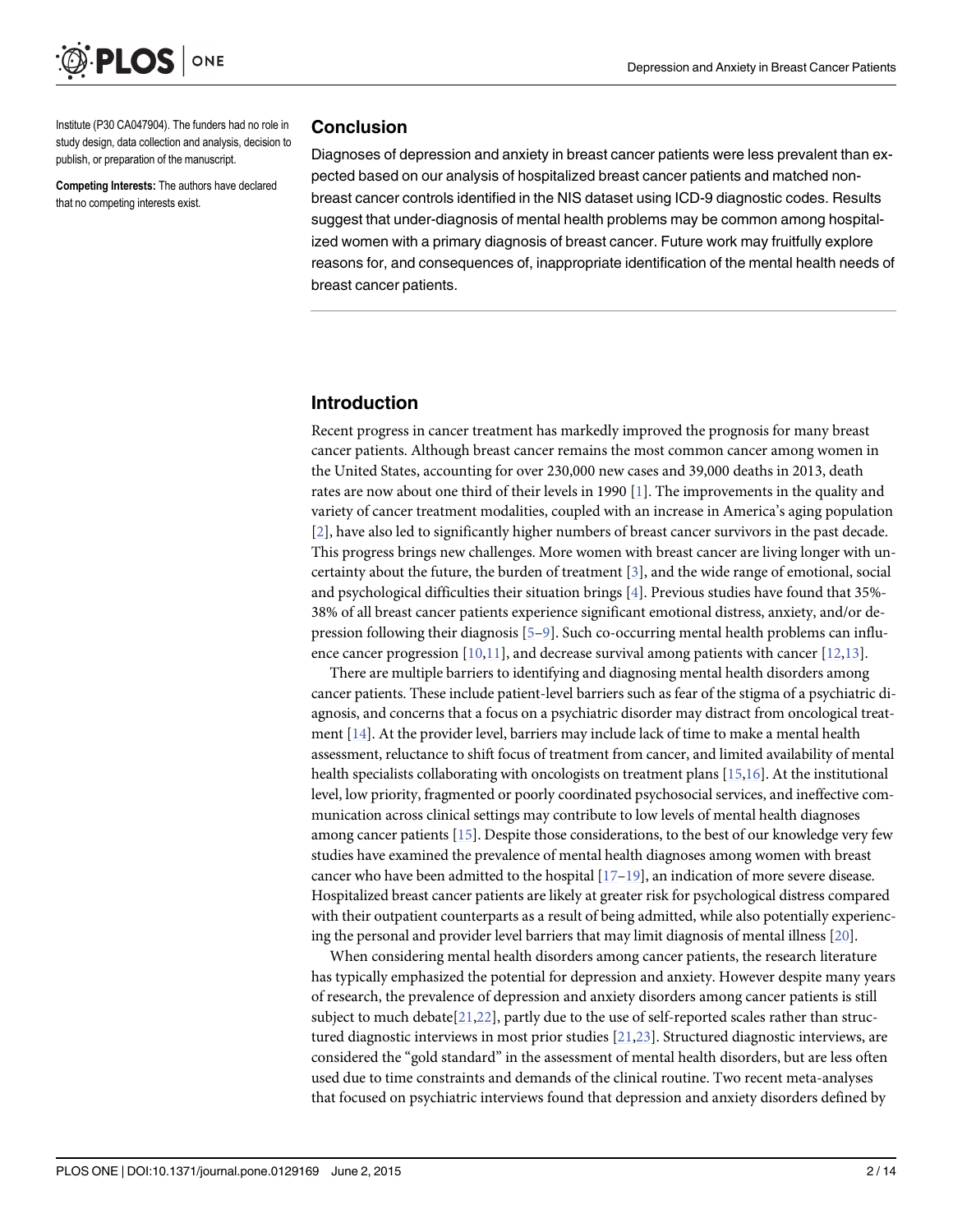<span id="page-2-0"></span>the Diagnostic and Statistical Manual of Mental Disorders (DSM) or International Classification of Diseases (ICD) criteria are less common in patients with cancer than previously thought $[24,25]$  $[24,25]$  $[24,25]$ . Mitchell and colleges $[24]$  $[24]$  demonstrated that when defined by the DSM or ICD criteria, the meta-analytical pooled prevalence was 16.5% for depression and 9.8% for anxiety disorders, without a significant difference between palliative-care and non-palliative-care settings. Walker et al.[\[25\]](#page-12-0) also observed that current depression prevalence ranged from 5% to 16% in outpatients, 4% to 14% in inpatients, 4% to 11% in mixed outpatient and inpatient samples and 7% to 49% in palliative care. These estimates are much lower than previous studies using self-reported scales, which have found that 35%-38% of all breast cancer patients experi-ence significant emotional distress, anxiety, and/or depression following their diagnosis[[5](#page-11-0)-[9](#page-11-0)]. The question of whether or not existing clinical diagnostic criteria are ideal in cancer settings is still unclear  $[23,24]$ , and most studies have used the diagnostic criteria from DSM to define case-ness for mental disorders $[24,25]$  $[24,25]$  $[24,25]$  $[24,25]$  $[24,25]$  with little attention given to the ICD criteria $[26]$  $[26]$  $[26]$ .

The aim of the present study was to assess the prevalence of clinically diagnosed depression and/or anxiety among hospitalized patients with a primary breast cancer diagnosis using ICD-9 clinical diagnostic codes, and to examine associations between a diagnosis of depression or anxiety with mortality.

# Methods

# Study Design and Data Source

A cross-sectional study of hospital inpatient admissions was conducted. We obtained data for this study from the Healthcare Cost and Utilization Project (HCUP) produced Nationwide Inpatient Sample (NIS) database [[27](#page-12-0)]. The NIS is a comprehensive database of hospital inpatient stays that represents a 20% stratified sample of community hospitals in the United States, including public hospitals and academic medical centers. The NIS includes data from over 1,000 hospitals in the US from 44 states currently participating in HCUP; in 2009 these hospitals covered about 96% of the entire US population[[27](#page-12-0)]. The NIS contains data from over 7 million hospital stays per year, with weighted estimates of over 36 million hospitalizations nationally per year. The large size of the dataset makes it ideal for studies of associations among diseases such as breast cancer and mental health disorders. NIS contains clinical and non-clinical data elements for each hospital stay including primary and secondary diagnoses and procedures, demographics, severity measures and length of stay. Further details about the NIS can be obtained from <http://www.hcup-us.ahrq.gov/nisoverview.jsp>.

#### Cohort assembly

We restricted our sample to women between ages 40 and 85 years, who were admitted to one of the HCUP participating hospitals. For the case-control analysis, we randomly selected a 10% sample of NIS data from 2006–2009 without replacement ( $n = 943,888$ ), and created matched dataset with breast cancer cases and matched controls. For the mortality analysis, we identified all breast cancer cases diagnosed in the NIS between 2006 and 2009, and identified all inhospital deaths among those cases. We used the International Classification of Disease, ninth edition (ICD-9 codes: 174.0–174.9, 175.0, 175.9, 198.2, 172.5, 173.5, 232.5, 216.5, 233.0) to identify hospital admissions for women with a primary diagnosis of breast cancer.

#### Matching

For the analysis of the association between mental health diagnosis and breast cancer diagnosis, we selected women without a primary breast cancer diagnosis and 1:1 matched them to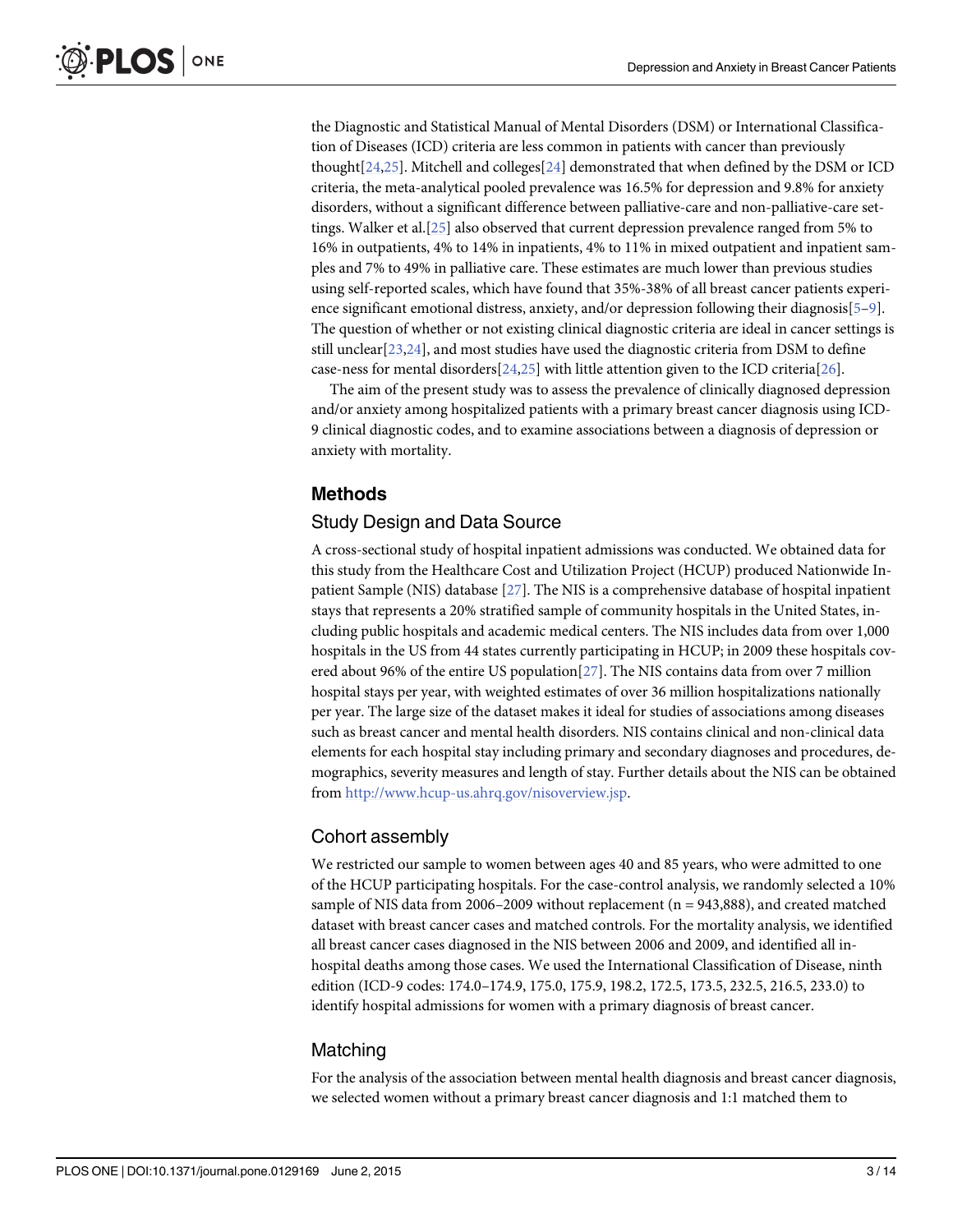<span id="page-3-0"></span>women with primary breast cancer diagnosis on age at admission, length of stay, number of comorbidities, and discharge disposition using the % gmatch macro- a greedy matching algorithm published by the Mayo Clinic (Mayo Clinic, MN) [[28](#page-12-0)]. This algorithm matches cases to controls by randomly sorting the cases and controls, matching the first case to the closest control, and moving on to the second case and matching to the closest control among the remaining controls until all cases have been matched. This approach is called 'greedy' because the consideration of the best match for a case is made at each match, without consideration of its future impact on the total matching.

# Patient and hospital characteristics

We examined the NIS data from 2006–2009 for both cases and controls in order to evaluate mental health diagnoses. To achieve power, we created a priori groupings of depression and anxiety diagnoses based on ICD-9-defined categories and ad hoc clinical considerations. For this analysis, a clinical diagnosis of depression included ICD-9 codes for major depression (codes 296.2, 296.3), depressive disorder NOS (code 311); a clinical diagnosis of anxiety included ICD-9 codes for anxiety disorder NOS (code 300.0), acute reaction to stress (code 308) and posttraumatic stress disorder (PTSD) (codes 309.81, 309.82, 309.83, 309.89).

In addition to age, race/ethnicity, residential income, insurance type, residential region, length of stay, stage at admission (for breast cancer cases), we also created a modified Deyo comorbidity score based on ICD-9 codes for major comorbid conditions. These included myocardial infarctions, congestive heart failure, peripheral vascular disease, cerebrovascular disease, dementia, chronic pulmonary disease, rheumatic disease, peptic ulcer disease, mild liver disease, diabetes mellitus with or without chronic complications, hemiplegia or paraplegia, renal disease, moderate or severe liver disease, and HIV/AIDS. We summed the number of these conditions for each patient into a single comorbidity score to reflect the overall comorbidity of the patient (COM). The Charleston index as modified by Deyo was previously examined in the NIS database [\[29\]](#page-12-0). Length of stay (LOS) was calculated by subtracting the admission date from the discharge date [[29](#page-12-0)], with same-day stays coded as 0.

Residential income was estimated based on the median household income at the zip-code level, and was classified into quartiles with values ranging from 1 for the poorest zip code to 4 for the wealthiest zip code. Residential region was categorized at the county level into large metropolitan areas (metropolitan areas with 1 million residents or more), small metropolitan areas (metropolitan areas with less than 1 million residents), micropolitan areas (Non-metropolitan areas adjacent to metropolitan areas) and non-metropolitan or micropolitan areas (noncore areas with or without own town). These designations were developed by HCUP based on the 2003 version of the Urban Influence Codes (UIC) [\[30](#page-12-0)].

The NIS does not include directly coded data on stage of presentation, so we created a new variable using the clinical criteria of disease staging based on ICD-9 codes. Metastatic disease was assigned when the ICD-9 code indicated metastatic disease to other organs (196.0–196.2, 196.5–196.9, 197.0–197.8, 198.80–198.89 and 199.00–199.18), non-metastatic disease was assigned when those specific codes were absent, and in-situ was assigned when ICD-9 code 2330 was present. Disease staging has been evaluated and validated in previous studies  $[31]$  $[31]$  $[31]$ , and was previously examined in the NIS database [[29](#page-12-0)].

#### **Outcomes**

We were interested in examining two separate outcomes: 1) Diagnoses of mental health disorders in breast cancer inpatients comparing cases with matched non-breast cancer controls; and 2) In-hospital mortality among breast cancer patients, defined as death during hospitalization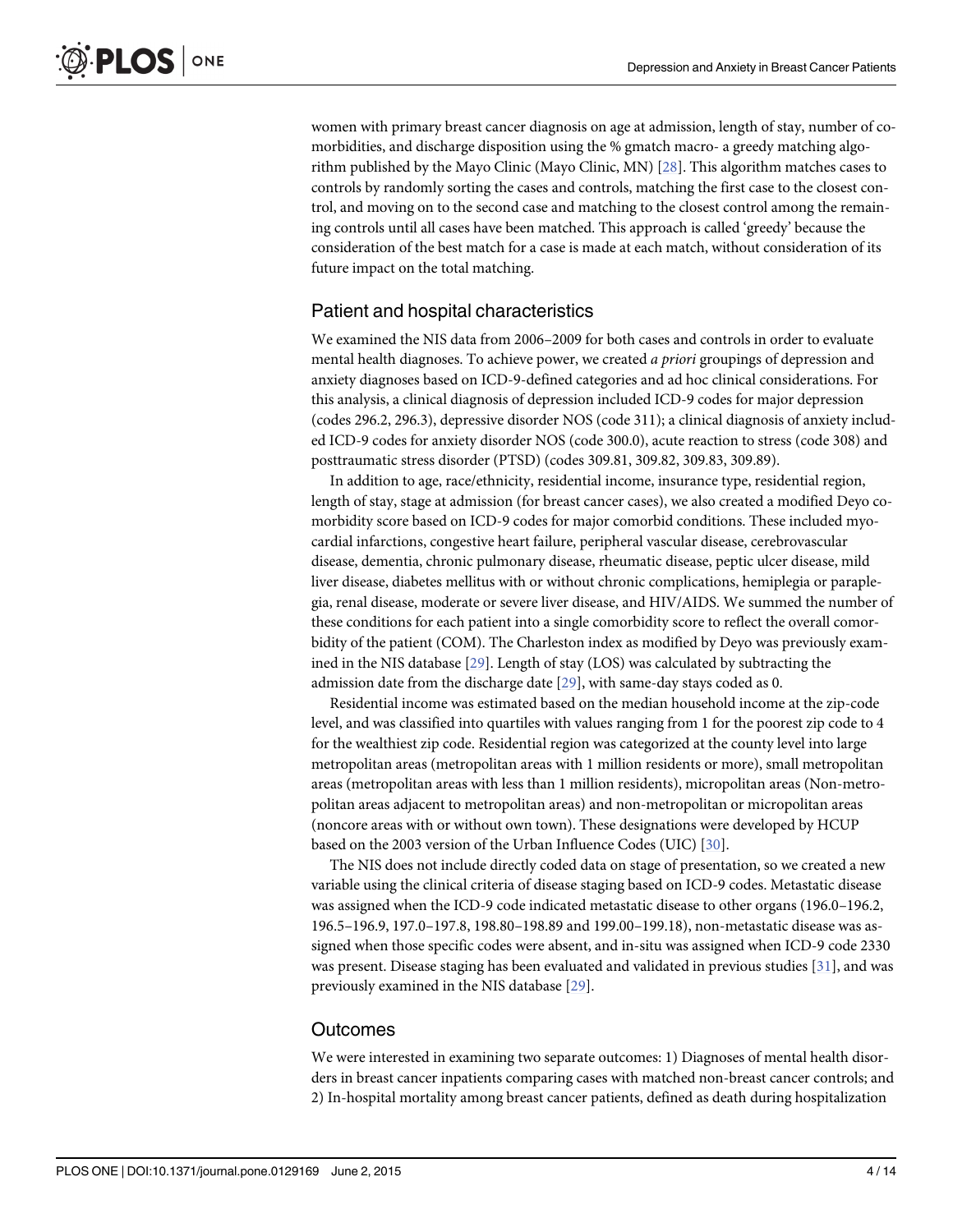<span id="page-4-0"></span>using a sample of breast cancer cases. The NIS only contains inpatient data; therefore deaths occurring after discharge are not captured. The Columbia University Medical Center Institutional Review Board exempted this study from ethical review.

# Statistical Analysis

In the matched analysis of breast cancer patients and non-breast cancer controls, we used paired t-tests and McNemar's test for descriptive analyses, and Bowker's test of symmetry for paired variables with multiple levels. We examined the distribution of non-clinical characteristics between groups and computed p-values, taking into account the matched design. We used conditional logistic regression analyses to generate odds ratios and p-values for the association between depression and anxiety and odds of breast cancer adjusting for other variables. This allowed us to account for the matching design. We presented two models for this analysis; the first model adjusted for race/ethnicity, and the second model adjusted for race/ethnicity, residential income, insurance type and residential region. In the analysis of in-hospital mortality among breast cancer patients, we used simple descriptive statistics to compute the number of deaths in each category. We used binary logistic regression to examine the association between depression and anxiety, and odds of in-hospital mortality (yes/no) among breast cancer patients, adjusting for a priori specified confounders. We present three models for this analysis; the first model adjusts for race/ethnicity, age at admission and stage at admission, the second model additionally adjusts for residential income, region and insurance, while the third model additionally adjusts for length of stay and number of comorbidities. Longer hospital length of stay and higher number of comorbidities are associated with being sicker, and higher mortality. We assessed for confounding by entering potential confounders individually into models including the main predictive variables. We used SAS software, version 9.3 (SAS Institute, Cary, NC) for all statistical analyses, and included sampling weights to account for the stratified study design.

# **Results**

Our sample identified 6,512 women aged 40–85 with a primary diagnosis of breast cancer between 2006 and 2009. Of these, the algorithm was able to match 4,164 with non-breast cancer cases as controls. Cases and controls were similar on all matched (age at admission, length of stay, number of comorbidities, and discharge disposition) characteristics [\(Table 1](#page-5-0)), and the racial/ethnic distribution was similar for both groups. However, there were significant differences between the groups in terms of residential income, insurance type, and residential region. About 29% of the cases resided in a high residential income area, compared with 20% of controls (p<0.001), 49% of the cases had private insurance compared with 41% of the controls (p<0.001), and 54% of cases resided in a large metropolitan area compared with 47% of controls (p<0.001). About 1.8% of the cases died during hospitalization, compared with 1.6% of the controls ( $p = 0.06$ ).

Among breast cancer cases, 355 (8.5%) women had a clinical diagnosis of depression, while 172 (4.1%) had a clinical diagnosis of anxiety ([Table 2](#page-6-0)). Among controls, 579 (13.9%) women had a depression diagnosis, and 246 (5.9%) had an anxiety diagnosis. Only 83 women had a clinical diagnosis of both depression and anxiety. In unadjusted analysis [\(Table 2\)](#page-6-0), there was no association between race/ethnicity and breast cancer diagnosis, however increasing residential income was associated with increased odds of breast cancer diagnosis (highest vs. lowest residential income  $OR = 1.7$ , 95% CI = 1.52–1.96). Compared with private insurance, Medicare (OR = 0.51, 95% CI: 0.44–0.59), Medicaid (OR = 0.82, 95% CI: 0.69–0.97) and other (OR = 0.57,95% CI: 0.47–0.68) insurance types were associated with lower odds of breast cancer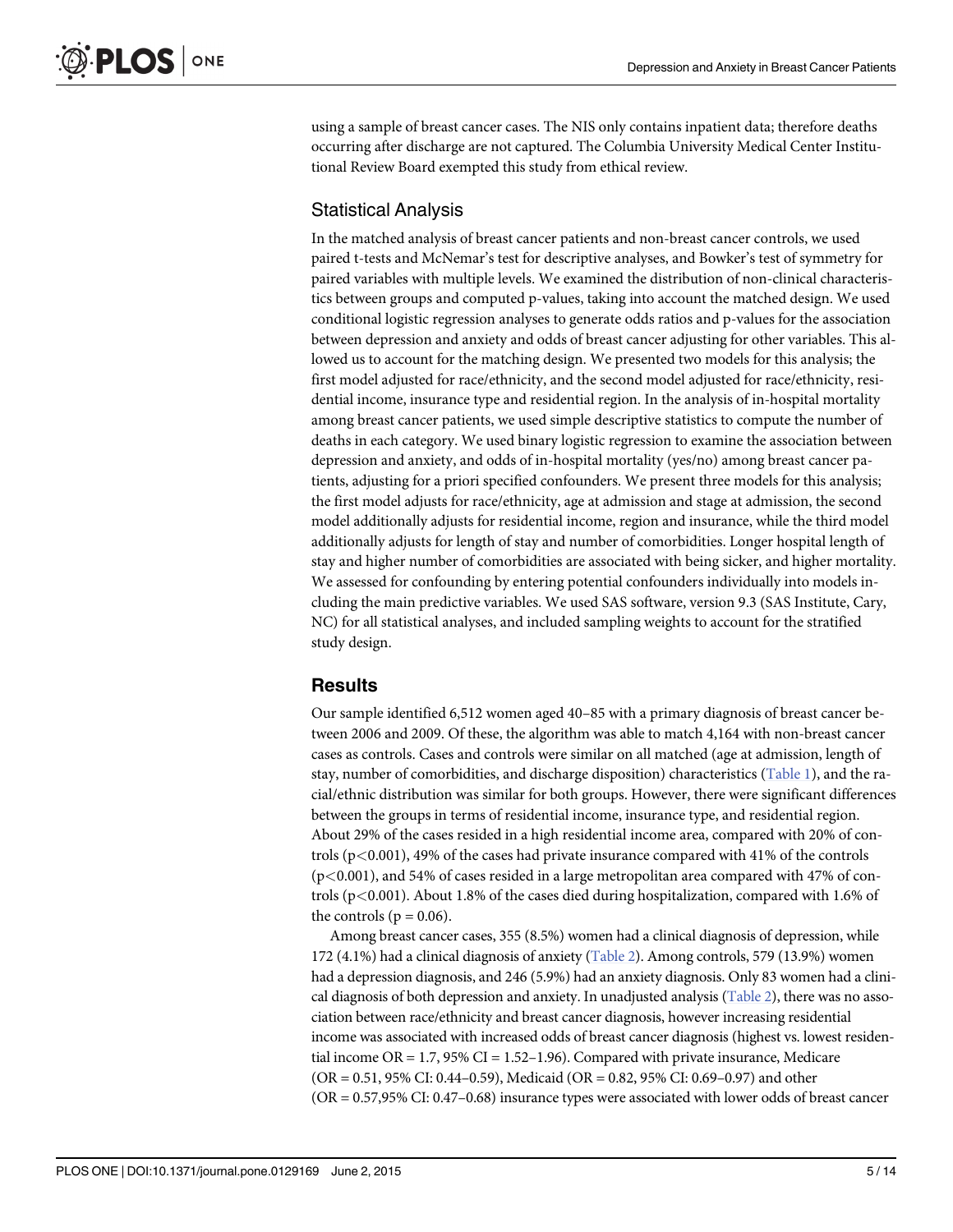[Table 1.](#page-4-0) Demographic and Patient Characteristics comparing Breast Cancer Cases and Matched Controls, Nationwide Inpatient Sample, 2006– 2009\*<sup>+</sup> .

|                                        | Cases<br>$(N = 4, 164)$<br>$N$ (%)/Mean (SD) | <b>Matched Controls</b><br>$(N = 4, 164)$<br>$N$ (%)/ Mean (SD) | p-value |
|----------------------------------------|----------------------------------------------|-----------------------------------------------------------------|---------|
| Age at admission-years (matched)       | 60.9 (12.16)                                 | 60.9 (12.17)                                                    | 0.98    |
| Length of Stay-days (matched)          | 2.47(2.84)                                   | 2.46(2.79)                                                      | 0.23    |
| Number of Co-morbidities (matched)     | 0.23(0.51)                                   | 0.23(0.52)                                                      | 0.26    |
| Discharge Disposition (matched)        |                                              |                                                                 | 0.46    |
| Routine Discharge                      | 3005 (72.2)                                  | 3006 (72.2)                                                     |         |
| Discharged to Skilled Nursing Facility | 1025 (24.6)                                  | 1035 (24.9)                                                     |         |
| Expired                                | 76 (1.8)                                     | 69 (1.7)                                                        |         |
| <b>Discontinued Care</b>               | 3(0.1)                                       | 3(0.1)                                                          |         |
| Other                                  | 55(1.3)                                      | 51(1.2)                                                         |         |
| Race/Ethnicity                         |                                              |                                                                 | 0.55    |
| White                                  | 2,375 (73.4)                                 | 2,387 (75.5)                                                    |         |
| <b>Black</b>                           | 407 (12.9)                                   | 381 (12.1)                                                      |         |
| Hispanic                               | 203(6.4)                                     | 229 (7.3)                                                       |         |
| Other                                  | 167(5.3)                                     | 163(5.2)                                                        |         |
| Residential income                     |                                              |                                                                 | < 0.001 |
| <b>First Quartile-Lowest</b>           | 958 (23.5)                                   | 1,133 (27.9)                                                    |         |
| <b>Second Quartile</b>                 | 977 (23.9)                                   | 1,138 (28.0)                                                    |         |
| <b>Third Quartile</b>                  | 963 (23.7)                                   | 977(24.1)                                                       |         |
| Fourth Quartile-Highest                | 1,174 (28.8)                                 | 812 (20.0)                                                      |         |
| <b>Insurance Type</b>                  |                                              |                                                                 | < 0.001 |
| Medicare                               | 1,554 (37.3)                                 | 1,790 (42.9)                                                    |         |
| Medicaid                               | 333(8.0)                                     | 336(8.1)                                                        |         |
| Private                                | 2,055 (49.4)                                 | 1,711(41.1)                                                     |         |
| Other                                  | 222(5.3)                                     | 327(7.9)                                                        |         |
| <b>Residential Region</b>              |                                              |                                                                 | < 0.001 |
| Large Metro (>1mil residents)          | 2,237 (53.7)                                 | 1,974 (47.4)                                                    |         |
| Small Metro (<1 mil residents)         | 1,059 (25.4)                                 | 1,165 (27.9)                                                    |         |
| Micropolitan (Adjacent to metro)       | 423 (10.2)                                   | 538 (12.9)                                                      |         |
| Non-metro or micropolitan              | 277(6.7)                                     | 354(8.5)                                                        |         |
| Died during Hospitalization            |                                              |                                                                 | 0.06    |
| <b>No</b>                              | 4,091 (98.2)                                 | 4096 (98.4)                                                     |         |
| Yes                                    | 73 (1.75)                                    | 68 (1.63)                                                       |         |
| Stage at presentation                  |                                              |                                                                 |         |
| In-Situ                                | 530 (12.7)                                   |                                                                 |         |
| Non-Metastatic                         | 2,363 (56.7)                                 |                                                                 |         |
| Metastatic                             | 1,271 (30.5)                                 |                                                                 |         |

\*Percentages may not add up to 100% due to rounding.

+ Cell values may not add up to total due to missing data. There were 1012 cases and 1014 controls with missing data on race/ethnicity, and 92 cases and 104 controls with missing data on residential income.

doi:10.1371/journal.pone.0129169.t001

<span id="page-5-0"></span>**PLOS** | ONE

diagnosis, and residence outside of a large metropolitan area was also associated with lower odds of breast cancer diagnosis (Non-metro/micropolitan residence OR = 0.68, 95% CI: 0.58–0.82). Adjusting for race/ethnicity did not attenuate the associations between depression and anxiety diagnoses and breast cancer. Furthermore, in the fully adjusted model, the associations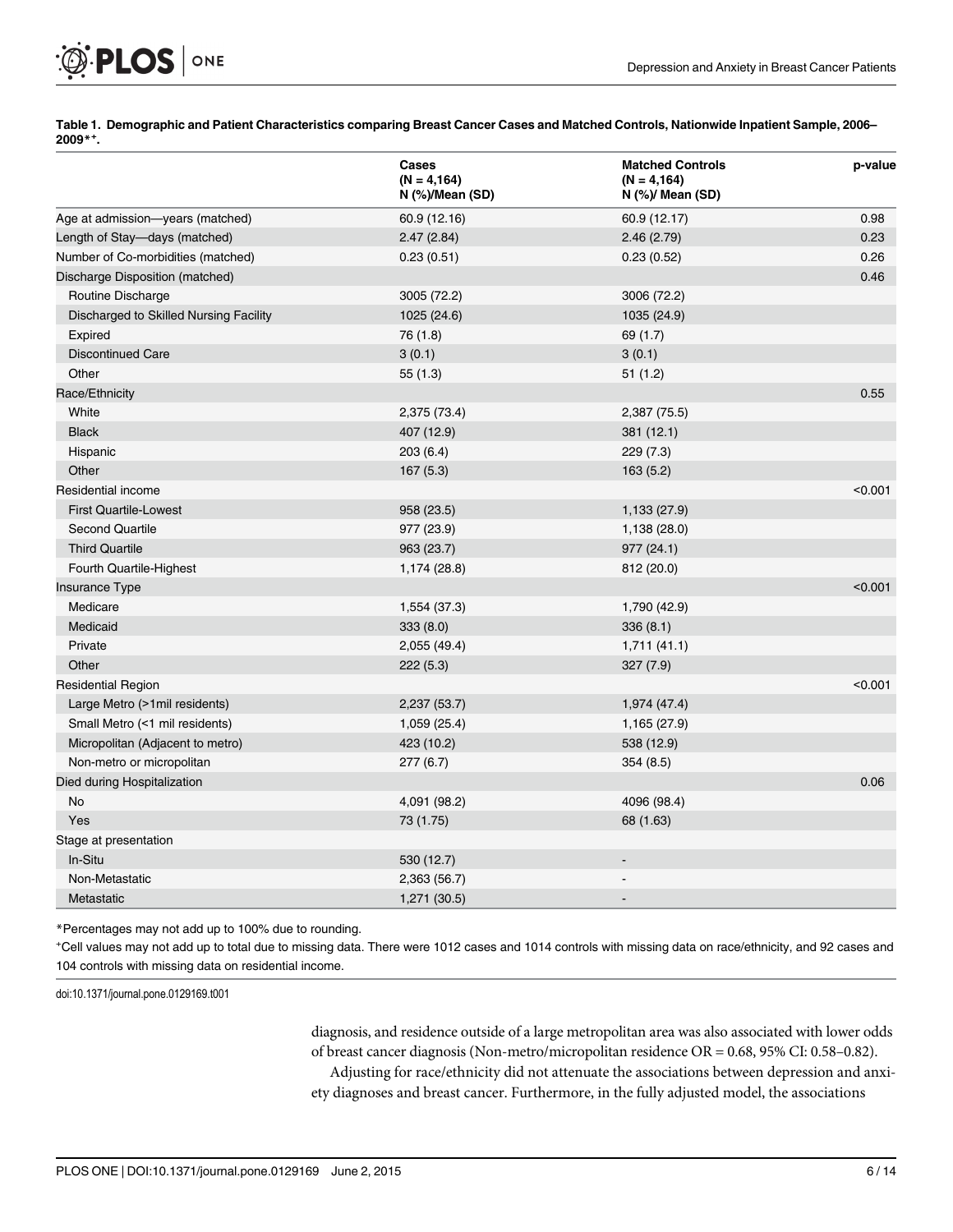<span id="page-6-0"></span>[Table 2.](#page-4-0) Association between breast cancer diagnosis and clinically diagnosed anxiety and depression among matched cases and controls, Nationwide inpatient sample, 2006–2009<sup>+</sup>.

|                             | Cases<br>$N = 4,164$ | <b>Controls</b><br>$N = 4,164$ | <b>Unadjusted</b><br>OR (95% CI) | <b>Adjusted</b><br>OR (95% CI) <sup>1</sup> | <b>Fully adjusted</b><br>OR (95% CI) <sup>2</sup> |  |  |  |  |
|-----------------------------|----------------------|--------------------------------|----------------------------------|---------------------------------------------|---------------------------------------------------|--|--|--|--|
| <b>Diagnosed Depression</b> |                      |                                |                                  |                                             |                                                   |  |  |  |  |
| No                          | 3,809                | 3,585                          | Ref                              | Ref                                         | Ref                                               |  |  |  |  |
| Yes                         | 355                  | 579                            | $0.58(0.50 - 0.66)$ **           | $0.58(0.48 - 0.70)$ ***                     | $0.63(0.52 - 0.77)$ ***                           |  |  |  |  |
| <b>Diagnosed Anxiety</b>    |                      |                                |                                  |                                             |                                                   |  |  |  |  |
| No                          | 3,992                | 3,918                          | Ref                              | Ref                                         | Ref                                               |  |  |  |  |
| Yes                         | 172                  | 246                            | $0.67$ (0.55-0.83)**             | $0.65(0.50-0.84)$ **                        | $0.68(0.52 - 0.90)$ **                            |  |  |  |  |
| <b>Race/Ethnicity</b>       |                      |                                |                                  |                                             |                                                   |  |  |  |  |
| White                       | 2,375                | 2,387                          | Ref                              | Ref                                         | Ref                                               |  |  |  |  |
| <b>Black</b>                | 407                  | 381                            | $0.95(0.81 - 1.14)$              | $1.01(0.84 - 1.20)$                         | $1.08(0.88 - 1.31)$                               |  |  |  |  |
| Hispanic                    | 203                  | 229                            | $1.23(0.97 - 1.55)$              | $0.80(0.63 - 1.01)$                         | $0.79(0.61 - 1.02)$                               |  |  |  |  |
| Other                       | 167                  | 163                            | $1.01(0.79 - 1.30)$              | $0.97(0.76 - 1.26)$                         | $0.82(0.63 - 1.08)$                               |  |  |  |  |
|                             |                      |                                | <b>Residential Income</b>        |                                             |                                                   |  |  |  |  |
| Q1-Lowest                   | 958                  | 1,133                          | Ref                              |                                             | Ref                                               |  |  |  |  |
| Q <sub>2</sub>              | 977                  | 1,138                          | $1.01(0.89 - 1.14)$              |                                             | $0.97(0.82 - 1.16)$                               |  |  |  |  |
| Q <sub>3</sub>              | 963                  | 977                            | $1.15(1.07 - 1.30)$              |                                             | $0.97(0.81 - 1.18)$                               |  |  |  |  |
| Q4-Highest                  | 1,174                | 812                            | $1.73(1.52 - 1.96)$              |                                             | $1.36(1.12 - 1.64)$ ***                           |  |  |  |  |
|                             |                      |                                | <b>Insurance Type</b>            |                                             |                                                   |  |  |  |  |
| Private                     | 2,055                | 1,711                          | Ref                              |                                             | Ref                                               |  |  |  |  |
| Medicare                    | 1,554                | 1,790                          | $0.51$ (0.44-0.59)**             |                                             | $0.58(0.47 - 0.70)$ **                            |  |  |  |  |
| Medicaid                    | 333                  | 336                            | $0.82(0.69 - 0.97)^*$            |                                             | $0.95(0.75 - 1.21)^*$                             |  |  |  |  |
| Other                       | 222                  | 327                            | $0.57(0.47 - 0.68)$ *            |                                             | $0.62(0.48 - 0.80)$ *                             |  |  |  |  |
| <b>Residential Region</b>   |                      |                                |                                  |                                             |                                                   |  |  |  |  |
| Large metro                 | 2,237                | 1,974                          | Ref                              |                                             | Ref                                               |  |  |  |  |
| Small metro                 | 1,059                | 1,165                          | $0.79(0.72 - 0.88)$ *            |                                             | $0.87(0.75 - 1.01)$                               |  |  |  |  |
| Micropolitan                | 423                  | 538                            | $0.68(0.59 - 0.79)^*$            |                                             | $0.72(0.58 - 0.91)^*$                             |  |  |  |  |
| Not metro or micro          | 277                  | 354                            | $0.68(0.58 - 0.82)$ *            |                                             | $0.72(0.58 - 0.91)^*$                             |  |  |  |  |

<sup>1</sup>Adjusted for race/ethnicity

<sup>2</sup>Adjusted for race/ethnicity, residential income, insurance and residential region

\*\*\* p-value <0.001;

\*\* p-value  $< 0.01$ ,

 $*$  p-value  $< 0.05$ 

+ Cell values may not add up to total due to missing data. There were 1012 cases and 1014 controls with missing data on race/ethnicity, and 92 cases and 104 controls with missing data on residential income.

doi:10.1371/journal.pone.0129169.t002

between depression diagnoses (OR =  $0.63$ , 95% CI:  $0.52-0.77$ ) or anxiety diagnoses (OR =  $0.68$ , 95% CI: 0.52–0.90) and breast cancer remained; breast cancer cases were 37% less likely to have depression diagnoses, and 32% less likely to have anxiety diagnoses compared with matched non-breast cancer controls after additionally adjusting for residential income, insurance type and residential region.

Among the 64,425 breast cancer cases diagnosed in the NIS between 2006 and 2009, there were 1,146 in-hospital deaths [\(Table 3\)](#page-7-0). Black (OR = 1.65, 95% CI: 1.39–1.96) and Hispanic (OR = 1.33, 95% CI: 1.06–1.68) cases were more likely to experience in-hospital deaths compared with white cases in unadjusted analysis. Patients with depression diagnoses had lower mortality compared with those without a depression diagnosis (OR = 0.69, 95% CI: 0.52–0.89),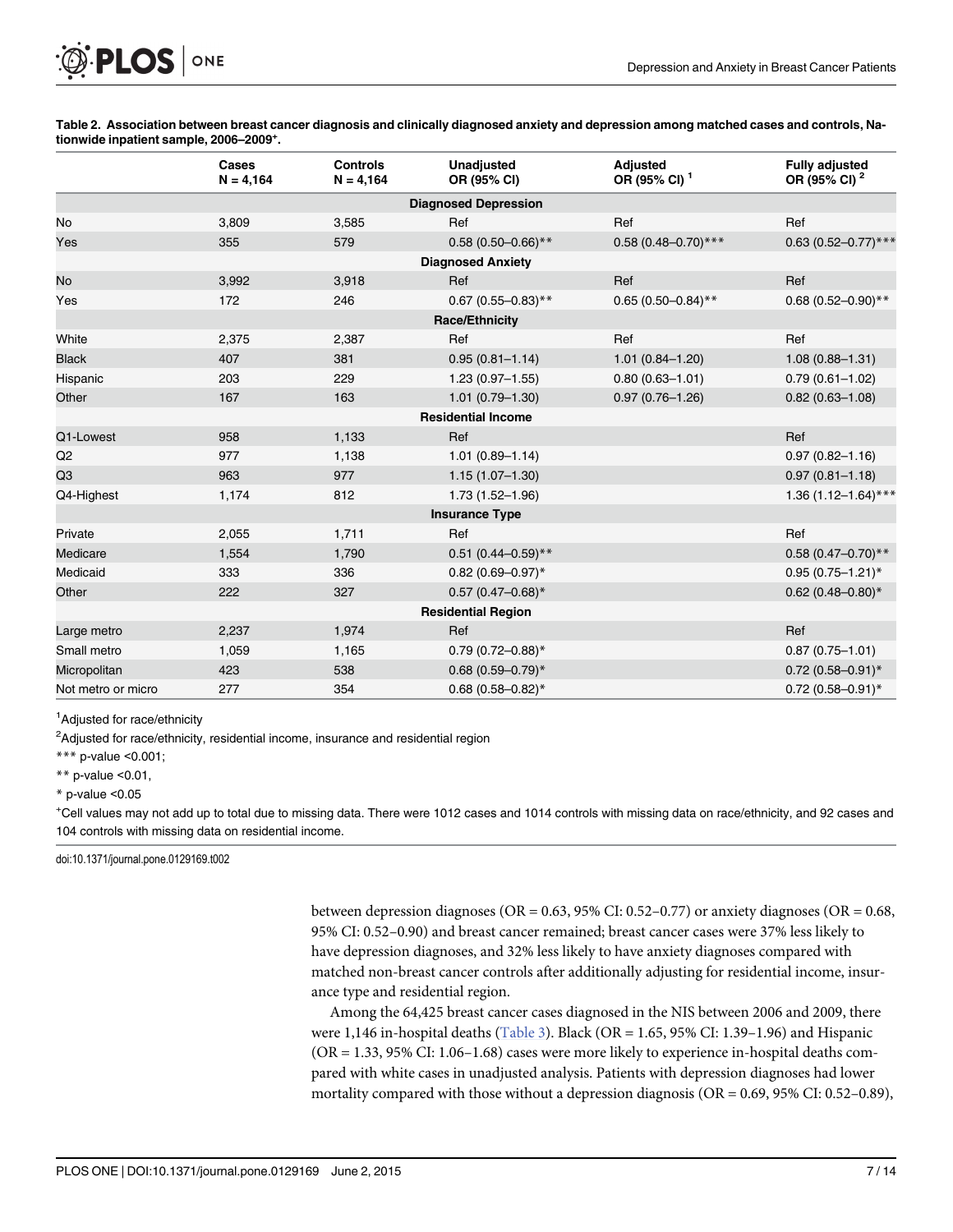<span id="page-7-0"></span>[Table 3.](#page-6-0) Association between in-hospital mortality and clinically diagnosed anxiety and depression among breast cancer cases, Nationwide inpatient sample, 2006–2009<sup>+</sup>.

| Variable, n (%)             | <b>Deaths</b><br>$(N = 1, 146)$ | Cases<br>(64, 425) | <b>Unadjusted</b><br>OR (95% CI) | <b>Adjusted</b><br>OR (95% CI) <sup>1</sup> | <b>Additionally Adjusted</b><br>OR (95% CI) <sup>2</sup> | <b>Fully Adjusted</b><br>OR (95% CI) <sup>3</sup> |  |  |  |
|-----------------------------|---------------------------------|--------------------|----------------------------------|---------------------------------------------|----------------------------------------------------------|---------------------------------------------------|--|--|--|
| <b>Diagnosed Depression</b> |                                 |                    |                                  |                                             |                                                          |                                                   |  |  |  |
| No                          | 1,084(95)                       | 59,375 (92)        | Ref                              | Ref                                         | Ref                                                      | Ref                                               |  |  |  |
| Yes                         | 62(5)                           | 4,937(8)           | $0.69(0.52 - 0.89)$              | $0.74$ (0.55-0.98)**                        | $0.76(0.57 - 1.01)$                                      | $0.68(0.51 - 0.91)^*$                             |  |  |  |
| <b>Diagnosed Anxiety</b>    |                                 |                    |                                  |                                             |                                                          |                                                   |  |  |  |
| No                          | 1,098 (96)                      | 61,731 (96)        | Ref                              | Ref                                         | Ref                                                      | Ref                                               |  |  |  |
| Yes                         | 48 (4)                          | 2,581(4)           | $1.05(0.78 - 1.40)$              | $1.08(0.78 - 1.50)$                         | $1.09(0.78 - 1.52)$                                      | $0.97(0.69 - 1.37)$                               |  |  |  |
|                             |                                 |                    |                                  | <b>Race/Ethnicity</b>                       |                                                          |                                                   |  |  |  |
| White                       | 617 (54)                        | 37,186 (58)        | Ref                              | Ref                                         | Ref                                                      | Ref                                               |  |  |  |
| <b>Black</b>                | 168(15)                         | 6,208(10)          | $1.65(1.39 - 1.96)$              | $1.42(1.19 - 1.69)^{*}$                     | $1.32(1.09 - 1.60)^*$                                    | $1.07(0.88 - 1.32)$                               |  |  |  |
| Hispanic                    | 86(8)                           | 3,902(6)           | $1.33(1.06 - 1.68)$              | $1.29(1.02 - 1.62)^*$                       | $1.14(0.89 - 1.45)$                                      | $1.15(0.89 - 1.48)$                               |  |  |  |
| Other                       | 50(4)                           | 3,386(5)           | $0.89(0.66 - 1.19)$              | $0.92(0.68 - 1.23)$                         | $0.92(0.67 - 1.24)$                                      | $0.87(0.64 - 1.21)$                               |  |  |  |
|                             |                                 |                    |                                  | <b>Stage at Diagnosis</b>                   |                                                          |                                                   |  |  |  |
| In-Situ                     | 3(0.3)                          | 8,173 (13)         | $0.08(0.02 - 0.24)$              | $0.10(0.03 - 0.32)$ ***                     | $0.11$ (0.03-0.34)***                                    | $0.07$ (0.02-0.31)***                             |  |  |  |
| Non-Metastatic              | 168(15)                         | 36,319 (56)        | Ref                              | Ref                                         | Ref                                                      | Ref                                               |  |  |  |
| Metastatic                  | 975 (85)                        | 19,820 (31)        | 11.13 (9.44-13.12)               | 11.11 (9.23-13.37)***                       | 11.16 (9.23-13.49)***                                    | 9.65 (7.96-11.70)***                              |  |  |  |
|                             |                                 |                    |                                  | <b>Residential Income</b>                   |                                                          |                                                   |  |  |  |
| Q1-Lowest                   | 322 (28)                        | 14,304 (23)        | Ref                              |                                             | Ref                                                      | Ref                                               |  |  |  |
| Q2                          | 313 (27)                        | 14,880 (24)        | $0.93(0.70 - 1.09)$              |                                             | $1.01(0.85 - 1.23)$                                      | $1.01(0.84 - 1.24)$                               |  |  |  |
| Q3                          | 264 (23)                        | 15,131 (24)        | $0.77(0.65 - 0.91)$              |                                             | $1.02(0.84 - 1.25)$                                      | $1.05(0.85 - 1.28)$                               |  |  |  |
| Q4-Highest                  | 220 (19)                        | 18,539 (30)        | $0.52(0.44 - 0.62)$              |                                             | $0.78(0.63 - 0.97)$ **                                   | $0.79(0.63 - 0.98)$ **                            |  |  |  |
|                             |                                 |                    |                                  | <b>Insurance Type</b>                       |                                                          |                                                   |  |  |  |
| Private                     | 481 (42)                        | 31,288 (49)        | Ref                              |                                             | Ref                                                      | Ref                                               |  |  |  |
| Medicare                    | 374 (33)                        | 24,424 (38)        | $0.99(0.86 - 1.14)$              |                                             | $0.58(0.47-0.72)$ ***                                    | $0.54$ (0.44-0.66)***                             |  |  |  |
| Medicaid                    | 134 (12)                        | 5,444(8)           | $1.61(1.33 - 1.96)$              |                                             | $1.02(0.81 - 1.29)$                                      | $0.77$ (0.60-0.98)*                               |  |  |  |
| Other                       | 157(14)                         | 3,156(5)           | $3.35(2.79 - 4.03)$              |                                             | 2.06 (1.65-2.59)***                                      | 1.86 (1.47-2.35)***                               |  |  |  |
| <b>Residential Region</b>   |                                 |                    |                                  |                                             |                                                          |                                                   |  |  |  |
| Large metro                 | 428 (37)                        | 27,606 (43)        | Ref                              |                                             | Ref                                                      | Ref                                               |  |  |  |
| Small metro                 | 208(18)                         | 11,953 (19)        | $1.13(0.95 - 1.33)$              |                                             | $1.06(0.87 - 1.29)$                                      | $1.12(0.91 - 1.37)$                               |  |  |  |
| Micropolitan                | 104(9)                          | 4,754(7)           | $1.42(1.14 - 1.76)$              |                                             | $1.32(1.01 - 1.74)$                                      | $1.44$ (1.09-1.89)**                              |  |  |  |
| Not metro or micro          | 79 (7)                          | 3,209(5)           | $1.60(1.26 - 2.04)$              |                                             | 1.62 (1.20-2.19)*                                        | $1.79(1.32 - 2.43)$ **                            |  |  |  |

<sup>1</sup>Adjusted for age at admission, race/ethnicity and stage

<sup>2</sup>Adjusted for age at admission, race/ethnicity, stage, residential income, region, insurance

<sup>3</sup>Adjusted for age at admission, race/ethnicity, stage, residential income, region, insurance, LOS, COM

\*\*\* p-value <0.001;

\*\* p-value  $< 0.01$ ,

 $*$  p-value < $0.05$ 

+ Cell values may not add up to total due to missing data. There were a total of 13,743 cases with missing information on race/ethnicity; 113 cases with missing information on depression, anxiety and stage at diagnosis, insurance, and region; and 1571 cases with missing data on residential income

doi:10.1371/journal.pone.0129169.t003

but there was no significant difference in mortality among those with anxiety diagnoses (OR = 1.05, 95% CI: 0.78–1.40). Metastatic breast cancer patients were more than 11 times more likely to experience in-hospital deaths compared with non-metastatic patients (OR = 11.13, 95% CI: 9.44–13.12). Residents of higher residential income areas were much less likely to die in the hospital compared with residents of low residential income areas (highest residential income OR = 0.52, 95% CI: 0.44-0.62), and cases with Medicaid (OR = 1.61, 95%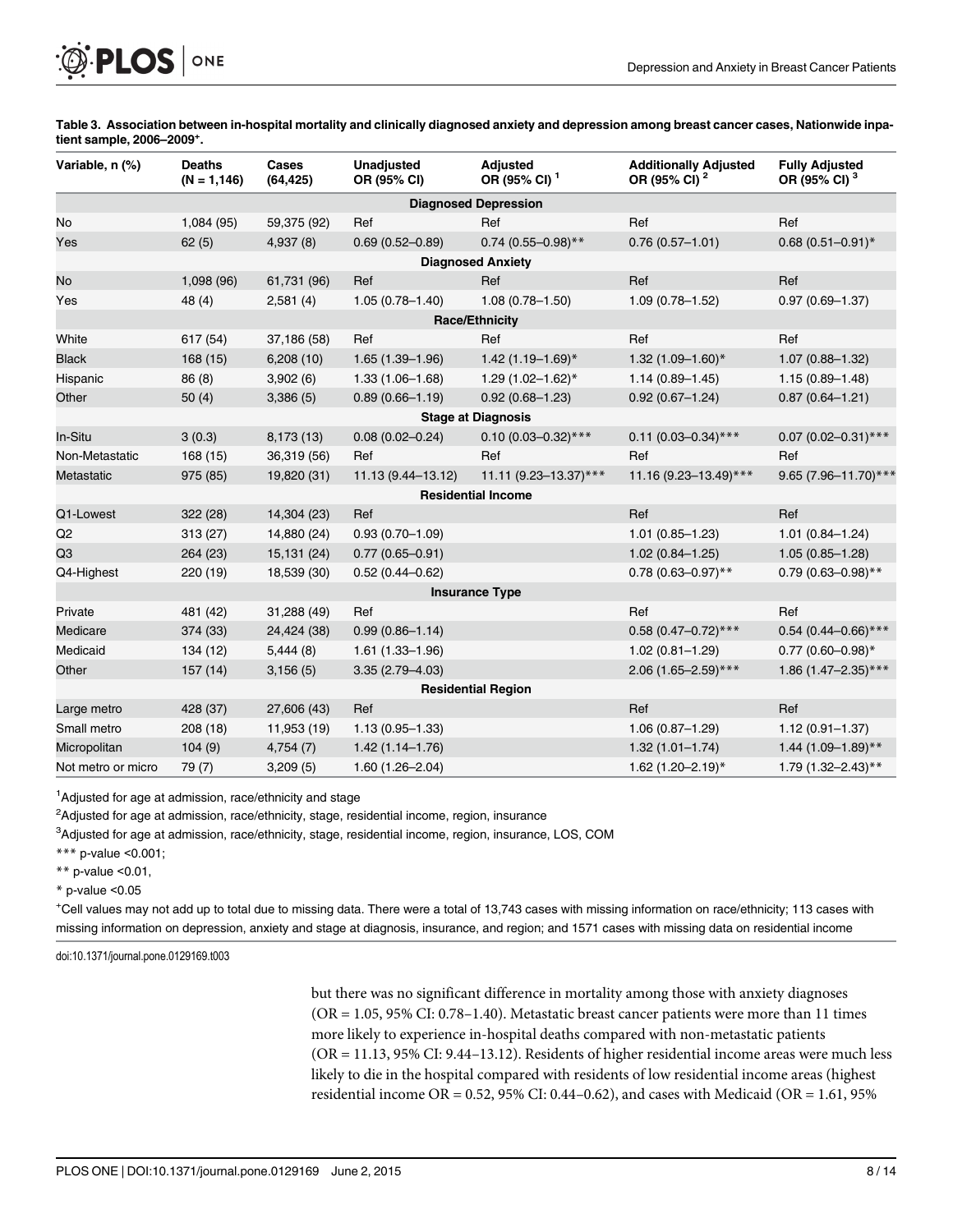<span id="page-8-0"></span>CI:  $1.33-1.96$ ) or other (OR = 3.35, 95% CI:  $2.79-4.03$ ) insurance types had much higher inhospital deaths compared with cases with private insurance. In addition, residents of areas outside of large metropolitan areas had higher in-hospital deaths compared with residents of large metro areas (Non-metro/micropolitan residence OR = 1.60, 95% CI: 1.26–2.04).

After adjusting for race/ethnicity and stage at diagnosis, the inverse association between depression diagnoses and breast cancer mortality remained significant (OR = 0.74, 95% CI: 0.55– 0.98), and anxiety diagnoses remained non-significant. After additionally adjusting for residential income, residential region and insurance, the association between depression diagnoses and mortality became non-significant ( $OR = 0.76$ , 95% CI: 0.57–1.01). However, in the fully adjusted model, which includes length of stay and number of comorbidities, the association between depression and mortality became significant (OR = 0.68, 95% CI: 0.51–0.91), while anxiety remained non-significant (OR = 0.97, 95% CI: 0.69–1.37). In addition, in the fully adjusted model, the racial/ethnic differences in mortality became non-significant for blacks ( $OR = 1.07$ , 95% CI: 0.88–1.32), and Hispanics (OR = 1.15, 95% CI: 0.89–1.48).

#### **Discussion**

Our analysis of the 2006–2009 NIS data of hospitalized breast cancer patients and matched non-breast cancer controls indicated that clinical diagnoses of depression and anxiety were less prevalent among breast cancer patients compared with non-breast cancer controls. These differences persisted after adjusting for potential confounders such as age at admission, length of stay, number of comorbidities, and discharge disposition through the matched design, and on race/ethnicity, residential income, health insurance and region of residence in the analysis. Additionally, we observed that a diagnosis of depression was associated with significantly lower mortality among breast cancer patients compared with non-breast cancer matched controls, but we found no difference in mortality with a diagnosis of anxiety.

Although few population-based studies have examined the prevalence of clinically diagnosed mental health disorders among cancer patients, those have mostly been in mixed inpatient and outpatients records  $[17,32]$  $[17,32]$  $[17,32]$  $[17,32]$  $[17,32]$  or only outpatients  $[18]$  $[18]$  $[18]$ . To put the findings of our study into context, the prevalence found here is much higher than observed in one study of colorectal cancer outpatients  $[18]$  $[18]$  $[18]$ . Zhang and Cooper reported that the clinical diagnostic rates among colorectal cancer outpatients who were Medicare beneficiaries in 2002 was 1.5% for depressive disorders, and 1.1% for anxiety disorders, and in non-cancer outpatients approached 2.5% for depressive disorders and 1.6% for anxiety disorders [\[18\]](#page-12-0). In contrast, another study documented higher prevalence rates of mental health disorders (20%) among male Medicare beneficiaries with localized prostate cancer  $[32]$ , while Erale and colleagues  $[17]$  $[17]$  reported a mental health disorder prevalence of 33.5% among cancer survivors compared to 30% in the non-cancer control group. These differences may be due to methodological limitations such as differences in the study population, time period, or use of a more broad-based definition of mental health diagnoses.

The lower rates of diagnosed depression and anxiety observed in our study among hospitalized breast cancer patients compared with matched non-cancer controls was unexpected and raises questions about research focused on mental health in cancer patients. Despite many years of research, prevalence of depression and anxiety in patients with cancer is still subject to much debate [[21,22](#page-12-0)]. Previous studies have reported prevalence estimates ranging from 1.5% to 50% for depression [[22,33](#page-12-0)], and the prevalence for anxiety disorders has been estimated to be 6% to 23% [[34](#page-12-0)]. The wide range of estimates may stem from wide variability in the case mix present both within and across study samples (e.g., type of cancer diagnosis, disease stage at diagnosis, type of treatment received, age, race and ethnicity, gender, and time point in the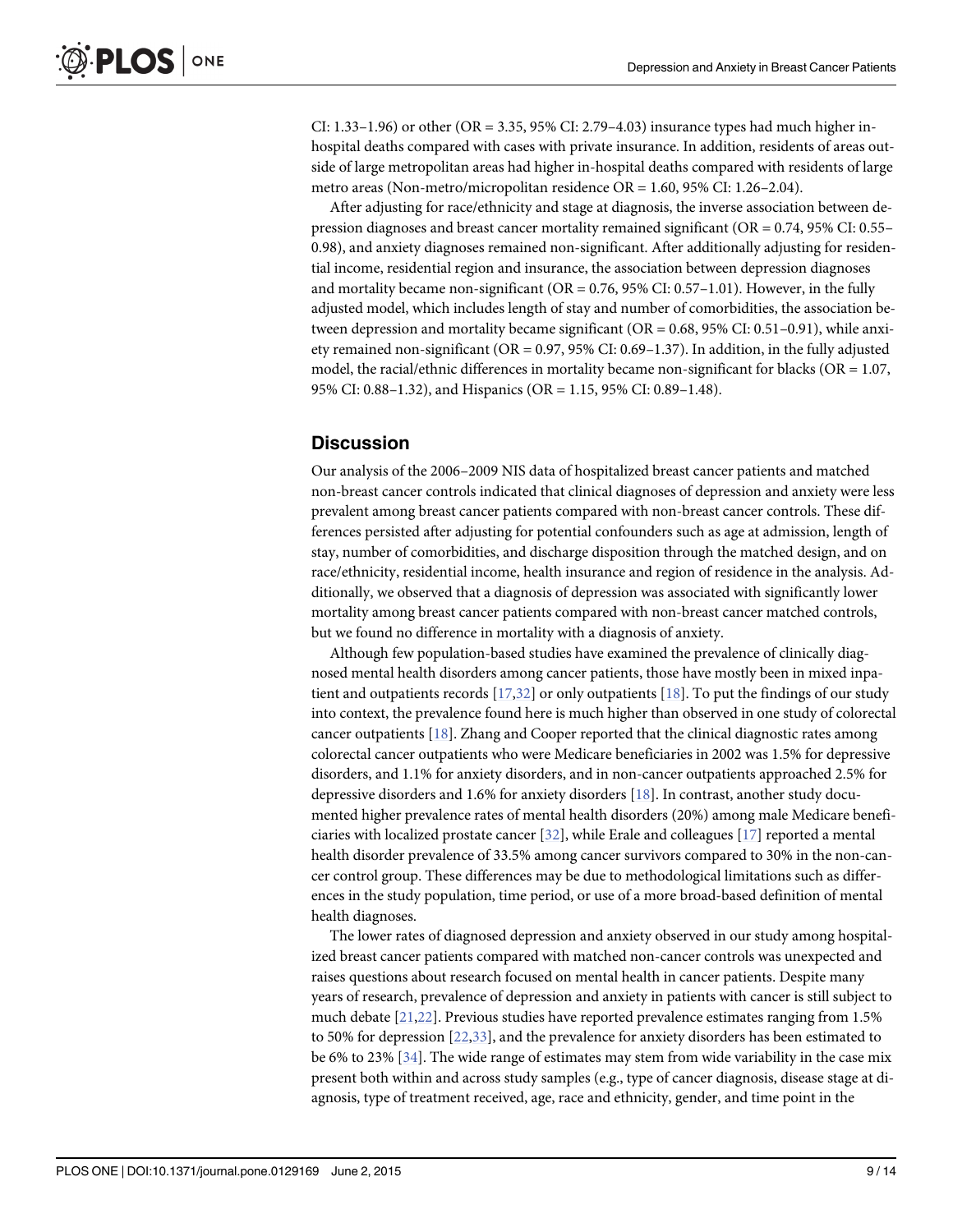<span id="page-9-0"></span>survivorship trajectory when mental health issues are assessed) [\[22,33](#page-12-0)]. In addition, most of the previous studies were based on self-reported questionnaire data rather than diagnostic instruments [[21,24,25,33](#page-12-0)], and were lacking a consistent definition of depression (e.g., major depression from the Diagnostic and Statistical Manual of Mental Disorder, DSM or depressive episode from the International Classification of Diseases, ICD) [[22,33](#page-12-0)]. Studies that used expert interviewers (psychiatrist or clinical psychologist) or the Structured Clinical Interview for Diagnosis (SCID) to diagnose depression were more consistent in their findings and reported lower prevalence estimates of depression than other studies [[35](#page-12-0), [36](#page-12-0)]. Similar patterns have been reported in the literature on cancer-related PTSD. When the SCID was administrated the prevalence of cancer-related PTSD ranged between 0%- 9% [\[37\]](#page-12-0). In contrast, in studies that utilized self-reported questionnaires, the prevalence rates for PTSD were as high as 55% [[23](#page-12-0)]. Utilization of the ICD-9 to diagnose mental health disorders may also have contributed to lower observed prevalence. This is because the ICD-9 diagnostic criteria are more stringent and factors relating to the coding and reporting of ICD-9 diagnoses may also contribute to the low rate of mental health diagnoses [\[18,38](#page-12-0)]. Nevertheless, our results are consistent with previous studies that utilized the ICD-9 criteria among different cancer populations [\[18](#page-12-0)]. Additional studies are needed to validate existing prevalence estimates using different diagnostic criteria for mental health problems in cancer patients.

Alternative explanations for the low prevalence of depression and anxiety observed in our study among hospitalized breast cancer patients need to be considered, including one or more diagnostic barriers at the individual, provider or institutional levels. A recent study by Walker et al [[39\]](#page-12-0) demonstrated that while the prevalence of major depression among cancer patients in Scotland ranged from 5.6% to 13.1%, the majority of those cancer patients with depression were undertreated (73%). Additionally, Zhang et al [[40\]](#page-13-0) observed that hospitalized breast cancer patients were more likely to have elective admissions (66%) compared with the general inpatient population (25%) who present with other chronic diseases. Consequently, primary breast cancer patients have shorter lengths of stay, fewer diagnoses, but more procedures on average, and significantly lower total hospital charges [\[40\]](#page-13-0). This raises the possibility that breast cancer patients are being admitted for specific, targeted purposes that may preclude routine mental health screening. In addition, biological responses to cancer or its treatment can result in symptoms associated with depression  $[25,41]$  $[25,41]$  $[25,41]$  or anxiety  $[21]$  $[21]$ . Finally, as highlighted in a recent pilot study of hospitalized cancer patients, since access to patients was not possible until after admissions processes had concluded, it was not uncommon for the commencement of diagnostic and treatment procedures to eliminate opportunities for completing the mental health/distress screenings [[20](#page-12-0)]. Other studies suggest that oncologists may have difficulty detecting psychiatric morbidities  $[15,16,42]$  $[15,16,42]$  $[15,16,42]$  $[15,16,42]$ . Earle and colleagues  $[17]$  $[17]$  $[17]$  examined mental health care utilization claims using the ICD-9 psychiatric diagnosis criteria in a cohort of cancer survivors and found that while the majority of anxiety related diagnosis were assigned by a primary care physician (45%) and mental health professional (27%), only 1% were assigned by oncologists. This could be due to patient level factors such as fear that a mental health diagnosis would distract from oncological treatment leading to underreporting of depression or anxiety symptoms; it could also be due to provider and/or institutional level factors such as a strict focus on the cancer diagnosis to the exclusion of other comorbidities, and lack of skilled mental health personnel well integrated into clinical care routine for complex diseases such as breast cancer.

Our results also indicated that hospitalized breast cancer patients with a clinical diagnosis of depression had lower mortality rates compared with matched patients without a depression diagnosis. This finding stands in apparent contrast to previously reported associations between depression and higher mortality among cancer patients  $[12,13]$  $[12,13]$ . In cancer patients, depression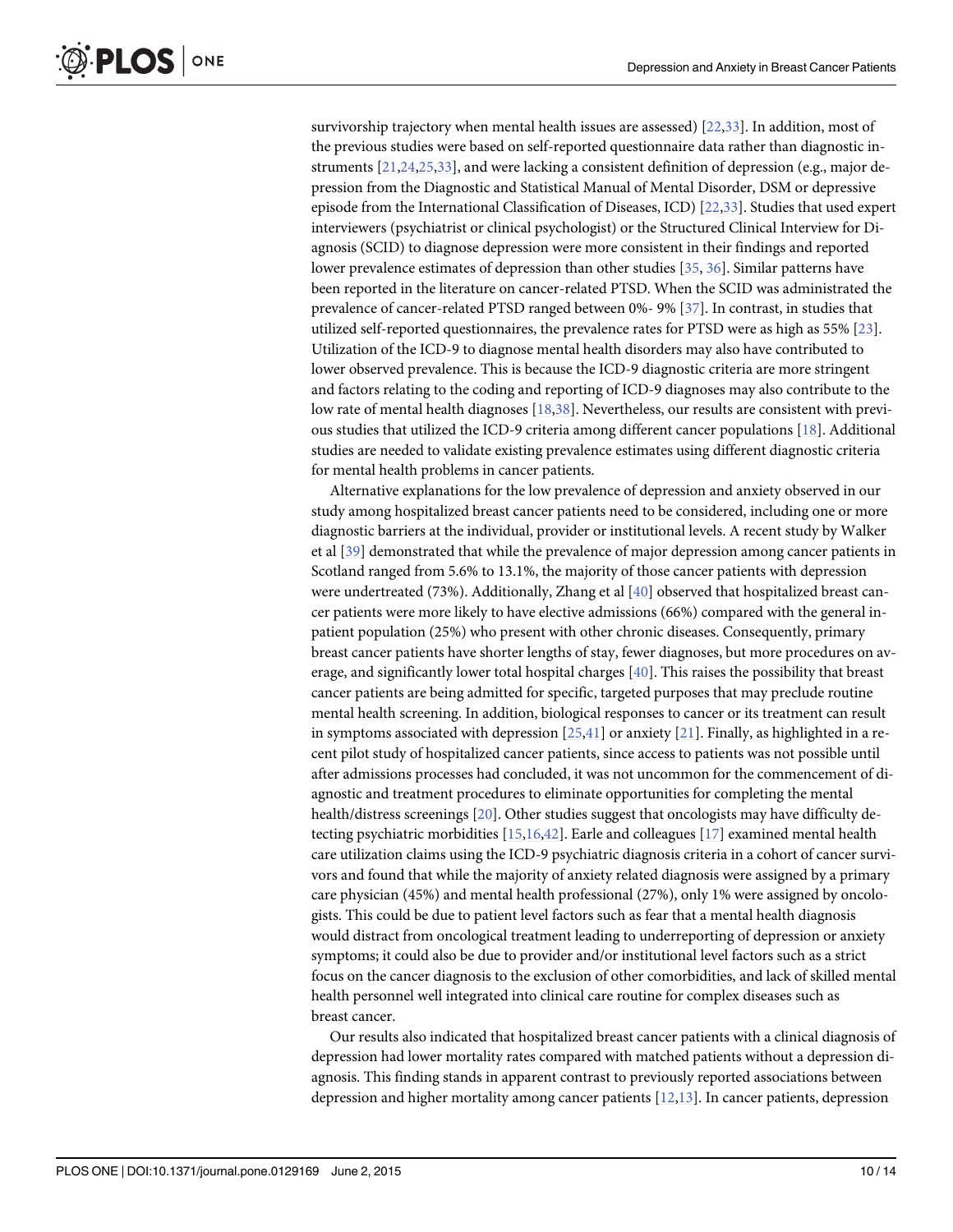<span id="page-10-0"></span>and anxiety have been associated with non-adherence to medication [\[33,](#page-12-0)[43\]](#page-13-0), increased use of emergency and medical inpatient services [\[44\]](#page-13-0). Our current study findings are consistent with those by Zhang et al. using the NIS data to model the impact of concurrent mental health comorbidities on outcomes such as hospital length of stay, mortality and hospital charges  $[18]$  $[18]$  $[18]$ . The authors observed that among primary breast cancer patients with secondary diagnoses of a mental health disorder, hospital length of stay was reduced by almost 20%, but total hospital charges increased by about 3%. In addition, in-hospital mortality was 30% lower compared with the general breast cancer inpatient population. One major difference between the two studies was that Zhang et al. used one broad category of mental disorder, while our study separated depression and anxiety disorders  $[18]$ . However, our findings that in-hospital mortality was lower among patients diagnosed with a mental disorder compared with those undiagnosed are quite similar.

Evidence about the association between depression and survival in cancer populations, has been inconsistent [[12](#page-11-0),[45](#page-13-0)–[49\]](#page-13-0). Recent meta-analytic analyses of data from prospective studies of patients with various types of cancer concluded that depression at the time of diagnosis is associated with increased mortality  $[12,13]$  $[12,13]$  $[12,13]$  $[12,13]$  $[12,13]$ . However, the majority of studies included mixed patient samples with various tumors, and differences in the timing and nature of depression assessment. The majority of existing studies using self-reported questionnaires failed to identify an association between depression and survival [[50](#page-13-0)–[54](#page-13-0)]. In contrast, two studies based on clinician diagnoses using ICD-8 [[55](#page-13-0)] and ICD-9 [\[19\]](#page-12-0) codes demonstrated significant relationships between depression and survival in breast cancer patients, such that a diagnosis of depression was associated with a 1.3–1.4-fold decrease in survival [[19](#page-12-0),[55](#page-13-0)]. Our observation that hospitalized breast cancer patients were less likely than hospitalized controls to be diagnosed with depression and anxiety, and that breast cancer patients who were diagnosed were less likely to experience in-hospital mortality suggests the need for a better and more integrated cancer care approach. However, not all hospitals have the necessary resources to provide oncology and mental health services. This may have contributed to our observation that breast cancer mortality was higher among residents outside of large metropolitan areas, further highlighting the importance of developing an integrated strategy at the institutional level to ensure that both the physical and mental health needs of cancer patients are considered.

This study was based on data from a large administrative database that has several strengths and limitations. The NIS is a large representative sample of hospitalizations across the US, providing a unique opportunity to examine two relatively rare diseases simultaneously. The matched case-control design also helps to minimize measured and potential unmeasured confounders that may distort the association between breast cancer diagnosis and mental health diagnoses. However, the dataset is limited to in-patient hospitalizations and in-hospital deaths and therefore does not capture patients that were discharged home or to a hospice before deaths. In addition, since the dataset includes only de-identified patient records, it is not possible to exclude duplicate records if the same patient was admitted multiple times in the same year. Zhang et al. tried to identify possible duplicate situations by using zip code, income, and location data, however they were unable to exclude duplicate records [\[18\]](#page-12-0). Another limitation is that previous studies have demonstrated that the presence of depression before the cancer diagnosis may increases the risk of cancer- and all-cause mortality[[19](#page-12-0)], similar to the effects of depression on risk of morbidity and mortality in several other chronic diseases, including AIDS [[56](#page-13-0)] and cardiovascular disease [[57](#page-13-0)]. In addition, the NIS data does not include any information on pre-existing conditions or cancer-specific clinical variables such as hormone receptor status. We were therefore, unable to consider the effect they may have had on our models. Finally, as with any case control study, significant associations cannot be assumed to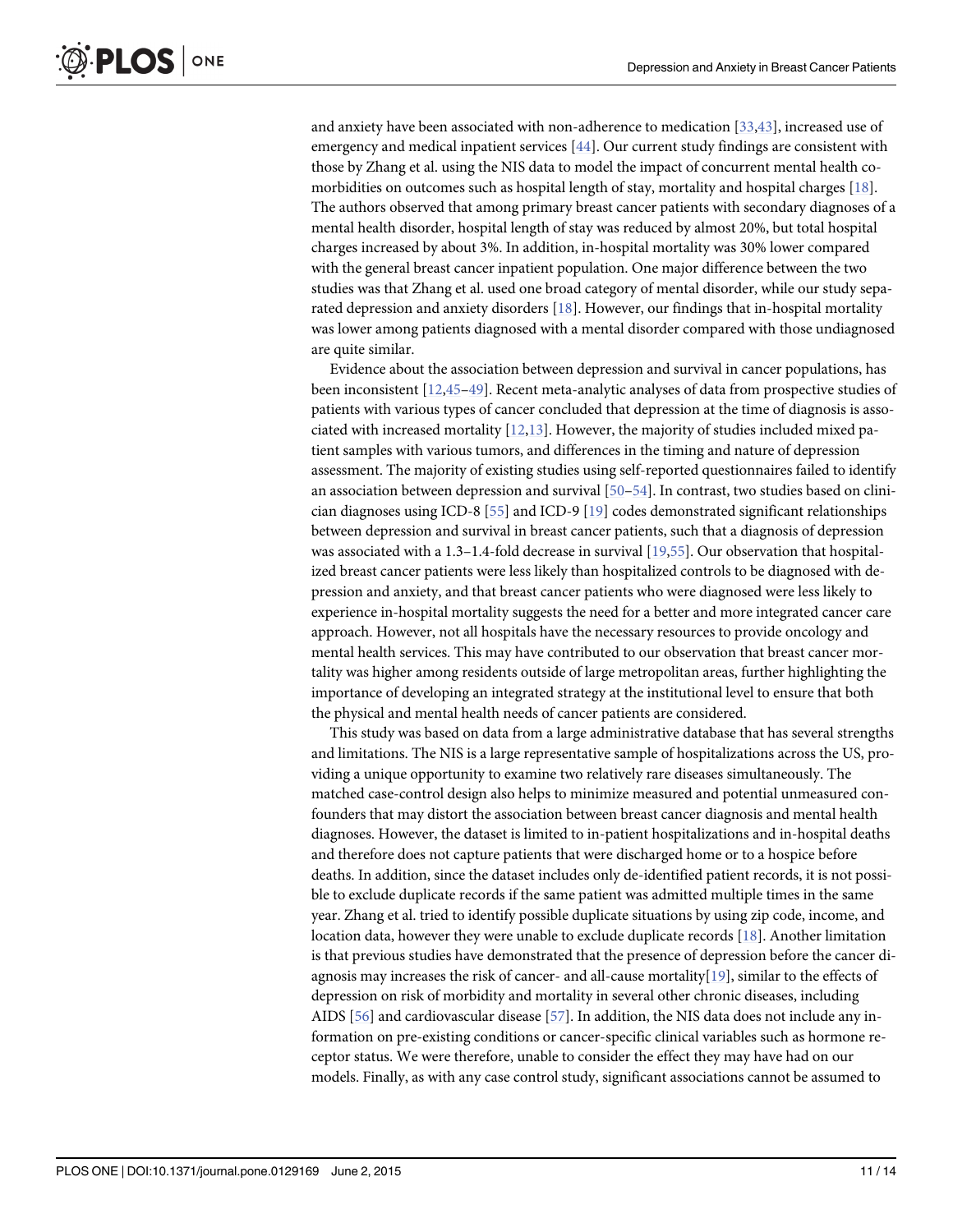<span id="page-11-0"></span>be indicative of causal relationships. Randomized trial designs specifically targeting depression are needed to provide more direct evidence of causal relationships, and may now be warranted.

In conclusion, we observed that breast cancer inpatients were less likely to receive a clinical diagnosis of depression or anxiety compared with non-breast cancer inpatients. Patients who did receive a diagnosis of depression were less likely to die compared with those undiagnosed. If confirmed by future studies, our study results provide further indication that depending upon the definition and methods of assessment, depression and anxiety may be less common in breast cancer patients than previously thought, and suggest the need for additional research to better understand effects on survival.

# Author Contributions

Conceived and designed the experiments: NVR TA SG DHB. Performed the experiments: NVR TA. Analyzed the data: TA. Wrote the paper: NVR TA SG DHB.

#### References

- [1.](#page-1-0) Siegel R, Naishadham D, Jemal A. Cancer statistics, 2013. CA Cancer J Clin. 2013: Jan; 63(1): 11–30. doi: [10.3322/caac.21166](http://dx.doi.org/10.3322/caac.21166) PMID: [23335087](http://www.ncbi.nlm.nih.gov/pubmed/23335087)
- [2.](#page-1-0) Howden LM, Meyer JA. Age and sex composition: 2010. U.S. Census Bureau. 2011. Availabe: [http://](http://www.census.gov/prod/cen2010/briefs/c2010br-03.pdf) [www.census.gov/prod/cen2010/briefs/c2010br-03.pdf](http://www.census.gov/prod/cen2010/briefs/c2010br-03.pdf)
- [3.](#page-1-0) Ganz PA. Breast cancer, menopause, and long-term survivorship: critical issues for the 21st century. Am J Med. 2005; 118: 136–141. PMID: [16414339](http://www.ncbi.nlm.nih.gov/pubmed/16414339)
- [4.](#page-1-0) Knobf MT. Psychosocial responses in breast cancer survivors. Semin Oncol Nurs. 2007; 23(1): 71–83. PMID: [17303518](http://www.ncbi.nlm.nih.gov/pubmed/17303518)
- [5.](#page-1-0) Mehnert A, Koch U. Prevalence of acute and post-traumatic stress disorder and comorbid mental disorders in breast cancer patients during primary cancer care: a prospective study. Psychooncology.2007; 16(3): 181–188. PMID: [16856147](http://www.ncbi.nlm.nih.gov/pubmed/16856147)
- 6. Burgess C, Cornelius V, Love S, Graham J, Richards M,Ramires A.Depression and anxiety in women with early breast cancer: five year observational cohort study. BMJ. 2005; 26; 330(7493):702. PMID: [15695497](http://www.ncbi.nlm.nih.gov/pubmed/15695497)
- 7. Osborne RH, Elsworth GR, Hopper JL. Age-specific norms and determinants of anxiety and depression in 731 women with breast cancer recruited through a population-based cancer registry. Eur J Cancer.2003; 39(6): 755–762. PMID: [12651200](http://www.ncbi.nlm.nih.gov/pubmed/12651200)
- 8. Zabora J, BrintzenhofeSzoc K, Curbow B, Hooker C, Piantadosi S. The prevalence of psychological distress by cancer site. Psychooncology. 2001; 10 (1): 19–28. PMID: [11180574](http://www.ncbi.nlm.nih.gov/pubmed/11180574)
- [9.](#page-1-0) Mehnert A, Koch U. Psychological comorbidity and health-related quality of life and its association with awareness, utilization, and need for psychosocial support in a cancer register-based sample of longterm breast cancer survivors. J Psychosom Res.2008; 64(4): 383–391. doi: [10.1016/j.jpsychores.](http://dx.doi.org/10.1016/j.jpsychores.2007.12.005) [2007.12.005](http://dx.doi.org/10.1016/j.jpsychores.2007.12.005) PMID: [18374737](http://www.ncbi.nlm.nih.gov/pubmed/18374737)
- [10.](#page-1-0) Reiche EM, Nunes SO, Morimoto HK.Stress, depression, the immune system, and cancer. Lancet Oncol. 2004 5 (10): 617–625. PMID: [15465465](http://www.ncbi.nlm.nih.gov/pubmed/15465465)
- [11.](#page-1-0) Palesh O, Butler LD, Koopman C, Giese-Davis J, Carlson R, Spiegel D. Stress history and breast cancer recurrence. J Psychosom Res. 2007; 63(3): 233–239. PMID: [17719359](http://www.ncbi.nlm.nih.gov/pubmed/17719359)
- [12.](#page-1-0) Satin JR, Linden W, Phillips MJ.Depression as a predictor of disease progression and mortality in cancer patients. Cancer.2009; 115(22):5349–5361. doi: [10.1002/cncr.24561](http://dx.doi.org/10.1002/cncr.24561) PMID: [19753617](http://www.ncbi.nlm.nih.gov/pubmed/19753617)
- [13.](#page-1-0) Pinquart M, Duberstein PR. Depression and cancer mortality: a meta-analysis. Psycholl Med. 2010; 40(11): 1797–1810. doi: [10.1017/S0033291709992285](http://dx.doi.org/10.1017/S0033291709992285) PMID: [20085667](http://www.ncbi.nlm.nih.gov/pubmed/20085667)
- [14.](#page-1-0) Holland J. History of psycho-oncology: overcoming attitudinal and conceptual barriers. Psychosom Med.2002; 64(2): 206–221. PMID: [11914437](http://www.ncbi.nlm.nih.gov/pubmed/11914437)
- [15.](#page-1-0) Fann JR, Ell K, Sharpe M. Integrating psychosocial care into cancer services. J Clin Oncol.2012; 30(11): 1178–1186. doi: [10.1200/JCO.2011.39.7398](http://dx.doi.org/10.1200/JCO.2011.39.7398) PMID: [22412139](http://www.ncbi.nlm.nih.gov/pubmed/22412139)
- [16.](#page-1-0) Mitchell AJ, Kaar S, Coggan C, Herdman J.Acceptability of common screening methods used to detect distress and related mood disorders—preferences of cancer specialists and non-specialists. Psychooncology.2008; 17(3): 226–236. PMID: [17575565](http://www.ncbi.nlm.nih.gov/pubmed/17575565)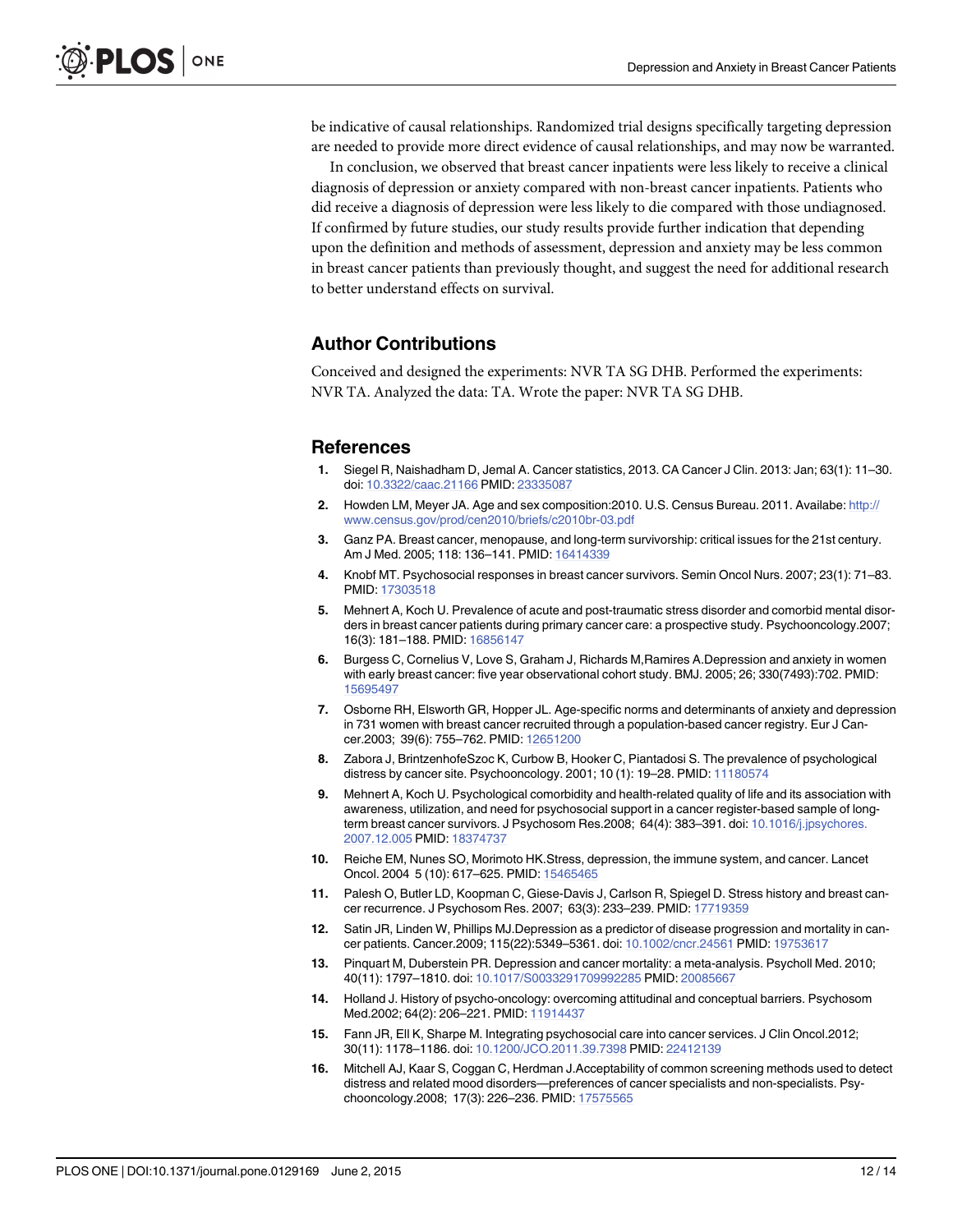- <span id="page-12-0"></span>[17.](#page-1-0) Earle C, Neville B, Fletcher R. Mental health service utilization among long-term cancer survivors. J Cancer Surviv.2007; 1(2): 156–160. doi: [10.1007/s11764-007-0013-2](http://dx.doi.org/10.1007/s11764-007-0013-2) PMID: [18648956](http://www.ncbi.nlm.nih.gov/pubmed/18648956)
- [18.](#page-8-0) Zhang AY, Cooper GS. Recognition of depression and anxiety among elderly colorectal cancer patients. Nurs Res Pract. 2010; 2010. doi: [10.1155/2010/693961](http://dx.doi.org/10.1155/2010/693961) PMID: [21994814](http://www.ncbi.nlm.nih.gov/pubmed/21994814)
- [19.](#page-1-0) Goodwin JS, Zhang DD, Ostir GV. Effect of depression on diagnosis, treatment, and survival of older women with breast cancer. J Am Geriatr Soc.2004; 52(1): 106–111. PMID: [14687323](http://www.ncbi.nlm.nih.gov/pubmed/14687323)
- [20.](#page-1-0) Clark PG, Rochon E, Brethwaite D, Edmiston KK. Screening for psychological and physical distress in a cancer inpatient treatment setting: a pilot study. Psychooncology.2011; 20(6): 664–648. doi: [10.](http://dx.doi.org/10.1002/pon.1908) [1002/pon.1908](http://dx.doi.org/10.1002/pon.1908) PMID: [21626612](http://www.ncbi.nlm.nih.gov/pubmed/21626612)
- [21.](#page-1-0) Andrykowski MA, Lykins E, Floyd A. Psychological Health in Cancer Survivors. Semin Oncol Nurs. 2008; 24(3): 193–201. doi: [10.1016/j.soncn.2008.05.007](http://dx.doi.org/10.1016/j.soncn.2008.05.007) PMID: [18687265](http://www.ncbi.nlm.nih.gov/pubmed/18687265)
- [22.](#page-1-0) Massie MJ. Prevalence of Depression in Patients With Cancer. JNatl Cancer Inst Monogr. 2004: 57–71.
- [23.](#page-1-0) Kangas M. DSM-5 Trauma and Stress-Related Disorders: Implications for Screening for Cancer-Related Stress. Front Psychiatry.2013; 4: 122. doi: [10.3389/fpsyt.2013.00122](http://dx.doi.org/10.3389/fpsyt.2013.00122) PMID: [24106482](http://www.ncbi.nlm.nih.gov/pubmed/24106482)
- [24.](#page-2-0) Mitchell AJ, Chan M, Bhatti H, Halton M, Grassi L,Johansen C, et al. Prevalence of depression, anxiety, and adjustment disorder in oncological, haematological, and palliative-care settings: a meta-analysis of 94 interview-based studies. Lancet Oncol. 2011; 12(2): 160–174. doi: [10.1016/S1470-2045\(11\)70002-](http://dx.doi.org/10.1016/S1470-2045(11)70002-X) [X](http://dx.doi.org/10.1016/S1470-2045(11)70002-X) PMID: [21251875](http://www.ncbi.nlm.nih.gov/pubmed/21251875)
- [25.](#page-2-0) Walker J, Holm Hansen C, Martin P, Sawhney A, Thekkumpurath P, Beale C, et al. Prevalence of depression in adults with cancer: a systematic review. Ann Oncol. 2013; 24(4): 895–900. doi: [10.1093/](http://dx.doi.org/10.1093/annonc/mds575) [annonc/mds575](http://dx.doi.org/10.1093/annonc/mds575) PMID: [23175625](http://www.ncbi.nlm.nih.gov/pubmed/23175625)
- [26.](#page-2-0) Endicott J. Measurement of depression in patients with cancer. Cancer.1984; 53: 2243–2249. PMID: [6704912](http://www.ncbi.nlm.nih.gov/pubmed/6704912)
- [27.](#page-2-0) HCUP Databases (2011) Healthcare cost and utilization project (HCUP). Rockville, MD: Agency for healthcare research and quality. Accesed: <http://www.hcup-us.ahrq.gov/nisoverview.jsp>. PMID: [22514803](http://www.ncbi.nlm.nih.gov/pubmed/22514803)
- [28.](#page-3-0) Mandreker JN, Mandrekar SJ. An Introduction to Matching and its Application using SAS. Division of Biostatistics. Mayo Clinic, Rochester; 2012. p. 208–29. Available: [http://www2.sas.com/proceedings/](http://www2.sas.com/proceedings/sugi29/208-29.pdf) [sugi29/208-29.pdf](http://www2.sas.com/proceedings/sugi29/208-29.pdf).
- [29.](#page-3-0) Dehal A, Abbas A, Johna S. Comorbidity and outcomes after surgery among women with breast cancer: analysis of nationwide in-patient sample database. Breast Cancer Res Treat.2013; 139 (2): 469–476. doi: [10.1007/s10549-013-2543-9](http://dx.doi.org/10.1007/s10549-013-2543-9) PMID: [23624816](http://www.ncbi.nlm.nih.gov/pubmed/23624816)
- [30.](#page-3-0) United Statecs Department Of Agriculture Economic Research Service Urban influence code website. 2013. Availbe: [http://www.ers.usda.gov/data-products/urban-influence-codes.aspx.:.](http://www.ers.usda.gov/data-products/urban-influence-codes.aspx.:)
- [31.](#page-3-0) Iezzoni LI, Ash AS, Shwartz M, Daley J, Hughes JS, Mackiernan YD. Predicting who dies depends on how severity Is measured: implications for evaluating patient outcomes. Ann Intern Med.1995; 123(10): 763–770. PMID: [7574194](http://www.ncbi.nlm.nih.gov/pubmed/7574194)
- [32.](#page-8-0) Ravi P, Karakiewicz PI, Roghmann F, Gandaglia G, Choueiri TK, Menon M, et al. Mental health outcomes in elderly men with prostate cancer equal contribution. Urol Oncol.2014, 32(8): 1333–40. doi: [10.1016/j.urolonc.2014.05.005](http://dx.doi.org/10.1016/j.urolonc.2014.05.005) PMID: [25153773](http://www.ncbi.nlm.nih.gov/pubmed/25153773)
- [33.](#page-8-0) Fann JR, Thomas-Rich AM, Katon WJ, Cowley D, Pepping M, McGregor BA, et al. Major depression after breast cancer: a review of epidemiology and treatment. Gen HospPsychiatry.2008; 30(2): 112–126. doi: [10.1016/j.genhosppsych.2007.10.008](http://dx.doi.org/10.1016/j.genhosppsych.2007.10.008) PMID: [18291293](http://www.ncbi.nlm.nih.gov/pubmed/18291293)
- [34.](#page-8-0) Stark DP, House A. Anxiety in cancer patients. Br J Cancer.2000; 83(10): 1261–1267. PMID: [11044347](http://www.ncbi.nlm.nih.gov/pubmed/11044347)
- [35.](#page-9-0) Robins LN, Wing J, Wittchen H, Helzer JE, Babor TF, Burke J,et al. The composite international diagnostic interview: An epidemiologic instrument suitable for use in conjunction with different diagnostic systems and in different cultures. Arch Genl Psychiatry.1988; 45(12): 1069–1077. PMID: [2848472](http://www.ncbi.nlm.nih.gov/pubmed/2848472)
- [36.](#page-9-0) Guan N, Sulaiman A, Zainal N, Boks M, De Wit N. Diagnostic criteria for major depressive disorder in cancer patients: a review. Int J Psychiatry Med.2013; 45(1): 73–82. PMID: [23805605](http://www.ncbi.nlm.nih.gov/pubmed/23805605)
- [37.](#page-9-0) Einsle F, Kraft D, Köllner V. Post-traumatic stress disorder (PTSD) in cardiology and oncology—which diagnostic tools should be used? J Psychosom Res.2012; 72(6): 434-438. doi: [10.1016/j.jpsychores.](http://dx.doi.org/10.1016/j.jpsychores.2012.02.008) [2012.02.008](http://dx.doi.org/10.1016/j.jpsychores.2012.02.008) PMID: [22656439](http://www.ncbi.nlm.nih.gov/pubmed/22656439)
- [38.](#page-9-0) Iezzoni LI. Data Sources and Implications. In: Iezzoni LI, editor.Administrative Databases. Chicago: Health Administration Press;1997.
- [39.](#page-9-0) Walker J, Hansen CH, Martin P, Symeonides S, Ramessur R, Murray G, et al. Prevalence, associations, and adequacy of treatment of major depression in patients with cancer: a cross-sectional analysis of routinely collected clinical data. Lancet Psychiatry.2014; 1(5): 343–350.